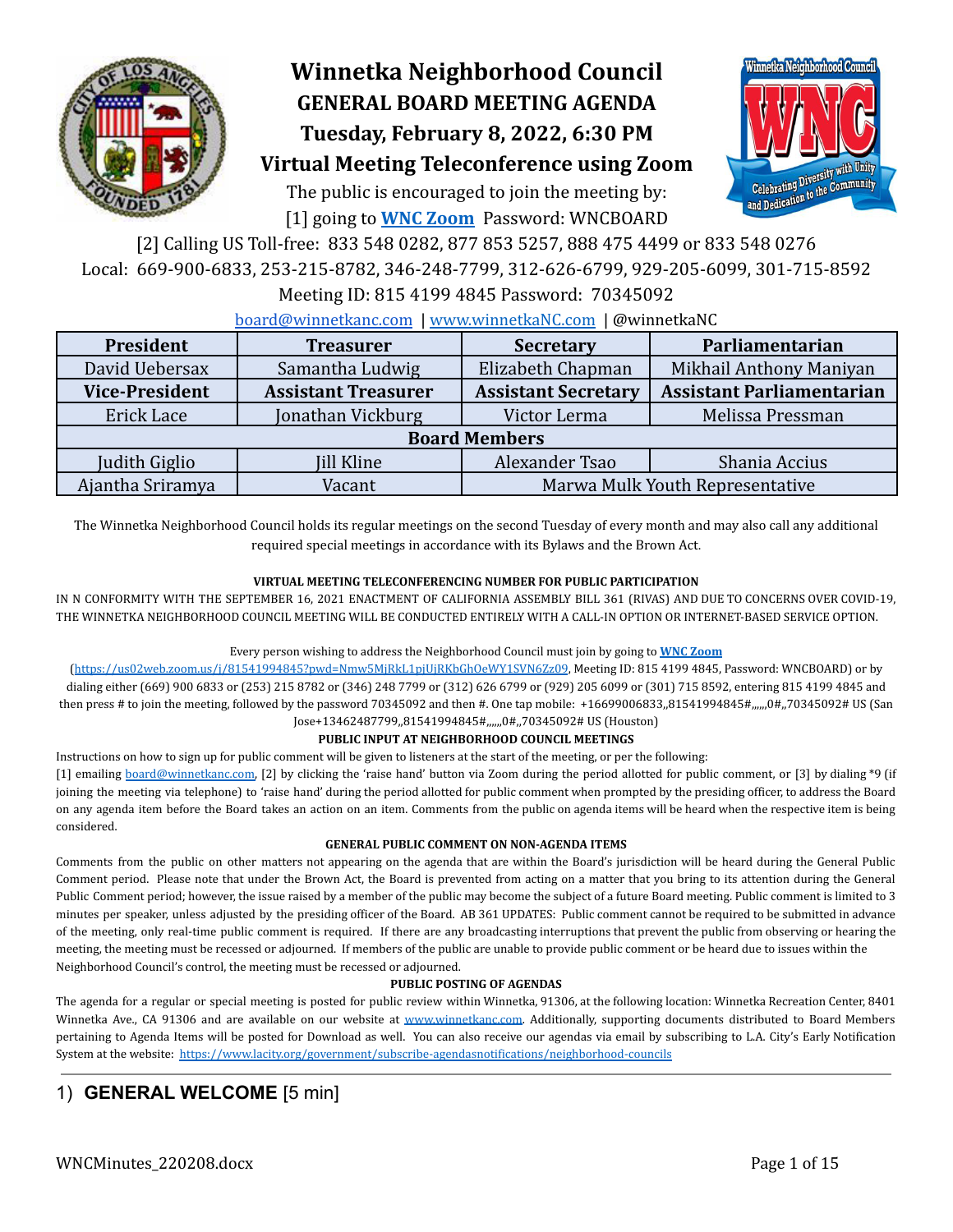# 2) **CONVENE MEETING and PLEDGE OF ALLEGIANCE** [1 min]

**Erick Lace** led pledge.

| <b>Board</b><br><b>Member</b>                                                                                       | Feb<br>09 | <b>Mar</b><br>09 | Ap<br>13  | <b>May</b><br>11 | Jun<br>08      | Jun<br>15 | Jul<br>13        | Aug<br>10      | <b>Sep</b><br>14 | Oc<br>t<br>12 | <b>Nov</b><br>09 | <b>Dec</b><br>14 | Ja<br>$\mathsf{n}$<br>11 | Feb<br>8         |
|---------------------------------------------------------------------------------------------------------------------|-----------|------------------|-----------|------------------|----------------|-----------|------------------|----------------|------------------|---------------|------------------|------------------|--------------------------|------------------|
| Ajantha Sriramya                                                                                                    | E         | LE               | LE        | LE               | E              | A         | X                | X              | E                | E             | L/LE             | $\boldsymbol{A}$ | A                        | X                |
| <b>David Uebersax</b>                                                                                               | X         | X                | X         | X                | X              | X         | X                | X              | X                | X             | X                | X                | X                        | X                |
| <b>Erick Lace</b>                                                                                                   | X         | X                | X         | A                | X              | X         | X                | A              | X                | X             | X                | X                | X                        | X                |
| <b>Judith Giglio</b>                                                                                                | A         | X                | LE        | X                | X              | A         | X                | X              | LE               | A             | LE               | X                | X                        | LE               |
| <b>Samantha Ludwig</b>                                                                                              | X         | X                | E         | X                | $\overline{A}$ | X         | $\overline{A}$   | X              | X                | X             | X                | X                | X                        | X                |
| <b>Jill Kline</b>                                                                                                   | X         | X                | X         | X                | X              | X         | $\boldsymbol{A}$ | X              | X                | X             | X                | X                | X                        | $\boldsymbol{A}$ |
| <b>Marwa Mulk</b>                                                                                                   | X         | A                | X         | A                | X              | X         | $\overline{A}$   | $\overline{A}$ | X                | X             | $\overline{A}$   | LE               | LE                       | $\overline{A}$   |
| <b>Alexander Tsao</b>                                                                                               | X         | X                | X         | X                | X              | X         | X                | X              | X                | X             | X                | L                | X                        | X                |
| Jonathan Vickburg                                                                                                   | X         | X                | X         | X                | X              | X         | X                | X              | X                | X             | X                | X                | X                        | X                |
| <b>Shania Accius</b>                                                                                                | X         | X                | X         | X                | X              | X         | A                | X              | X                | X             | X                | X                | X                        | X                |
| <b>Victor Lerma</b>                                                                                                 | X         |                  |           |                  | X              | A         | X                | A              | L                | A             | X                | $\overline{A}$   | L                        | L                |
| <b>Mikhail Maniyan</b>                                                                                              |           |                  |           |                  | X              | X         | X                | X              | E                | X             | LE               | $\boldsymbol{A}$ | X                        | X                |
| <b>Elizabeth Chapman</b>                                                                                            |           |                  |           |                  | X              | X         | X                | X              | X                | X             | X                | X                | X                        | X                |
| <b>Melissa Pressman</b>                                                                                             |           |                  |           |                  | X              | X         | X                | X              | X                | X             | X                | E                | X                        | X                |
| <b>Lisa Reeber</b>                                                                                                  | X         | X                | X         | X                | $\overline{X}$ | X         | X                | X              | X                | X             |                  |                  |                          |                  |
| <b>Franklin Solis</b>                                                                                               | X         | E                | X         | L                |                |           |                  |                |                  |               |                  |                  |                          |                  |
| <b>Steven Fuhrman</b>                                                                                               | X         | X                | X         | X                |                |           |                  |                |                  |               |                  |                  |                          |                  |
| <b>Celia Vasquez</b>                                                                                                | X         | LE               | <b>LE</b> | X                |                |           |                  |                |                  |               |                  |                  |                          |                  |
| X = Present, A = Absent, E = Excused, /=Not on the Board at this time, L = Late, LE = Left early, †=Special Meeting |           |                  |           |                  |                |           |                  |                |                  |               |                  |                  |                          |                  |

# 3) **BOARD MEMBER ROLL CALL** [2 min]

- 4) **MEETING RULES & ANNOUNCEMENTS:** The Board may take action on any item on the agenda, which may be taken out of order.
- 5) **APPROVAL OF MINUTES:** We will review and approve the Minutes as available.
	- A Motion to approve minutes for January 11, 2022 (**WNC-2022-0208-5A)**

**Erick** moved to approve, **Judith** seconded. Approved by Consensus.

### 6) **GOVERNMENT REPRESENTATIVES:**

A Updates/reports from officials/representatives of the offices of Mayor Garcetti, Council District 3 Councilmember Bob Blumenfield, Congressman Brad Sherman, State Senator Henry Stern, State Assembly Jesse Gabriel, US Congressmember Brad Sherman, LA County Supervisor Sheila Keuhl, LAUSD Board Member Scott Schmerelson, LAPD and/or CPAB, LAFD, Dept. of Neighborhood Empowerment (DONE), Board of Neighborhood Commissioners (BONC),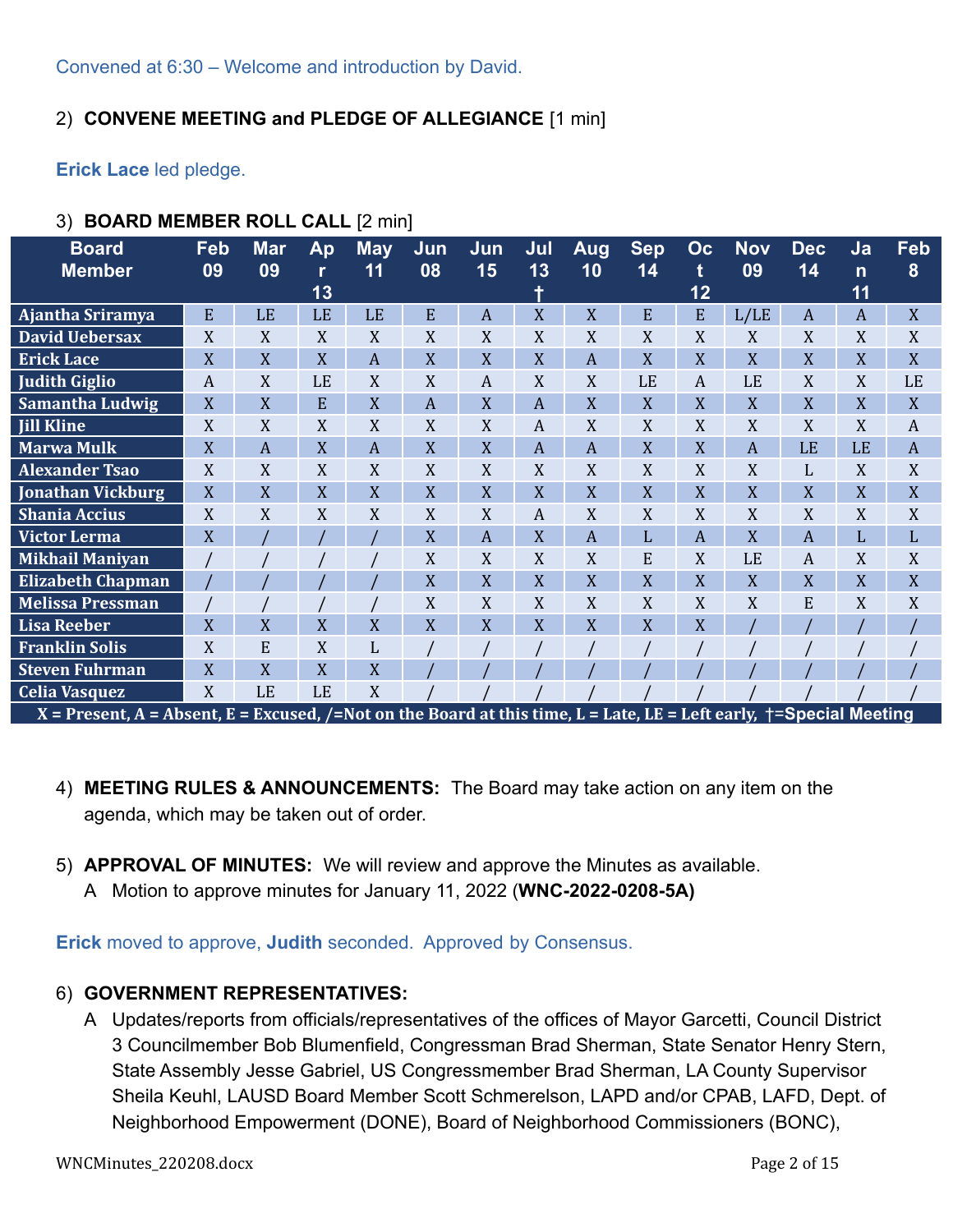Neighborhood Council Budget Advocates (NCBA), other local, state, or federal agencies.

**Councilman Blumenfield**: Winnetka Park has been a centerpiece for many years. Putting up iron gates, and now construction adding improvements including a track and a basketball court. Construction should finish by the first week of May. Exercise equipment is also being added. Cameras have been suggested by the NC to be added to the park. Park representatives would need to assess for lights and electricity, as well as the budget.

Penfield Alley was blocked off, but the legal team was able to help with getting it cleared up and usable again. Legally speaking the City can enforce keeping that space clear as it is a driving space. However, the city is still being very cautious about enforcing.

He is working toward having Winnetka Park encampment free. Along with a buffer of 500 ft clear.

41.18 was the legislation that he put forth to designate areas off limits to housing, through the process of offering housing to all encampments and then establishing camping free zones near sensitive areas.

New supportive housing has come online including cabin communities and other supportive housing.

Underpasses, interventions and the Winnetka Park were the first priority for the 41.18 enforcement. City process that makes the signs have not yet been able to make the signs yet, because they must have maps on them to demonstrate where the restrictions will be enforced. Councilman Blumenfield has put up their own signs, which was given approval to be used.

LAPD has been undergoing training to learn how enforcement of 41.18 would be done legally and safely.

All of the individuals who are currently camping in these areas have been offered housing at the various housing opportunities. Some of them have accepted, some have not, and some have gone in and out.

His office will continue to work towards the goal of having Winnetka Park be a safe place for families to use.

Park and Sanitation cleanups would need to be planned simultaneously in order to avoid having items be shuffled back and forth between the two areas. Park covers the park grounds, and Sanitation covers the sidewalks and streets.

Speed racing has been increasing. A task force has been formed to address the speed racing takeovers that have been causing dangerous situations on the streets.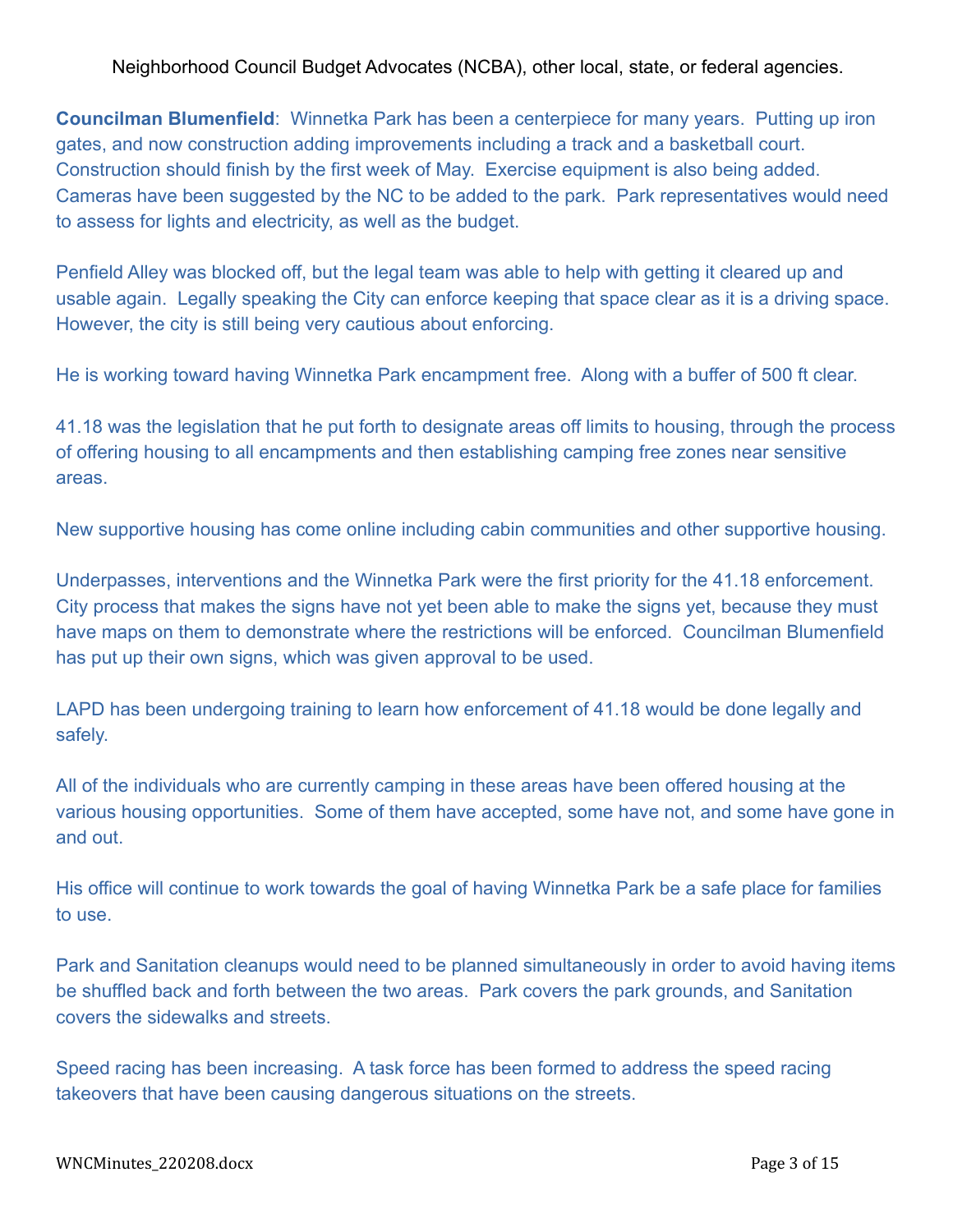**Juan**: No lights in the front as they have been off for more than 8 months. The camping individuals have bypassed the lights to use as power. The encampment is on the steps of the door. That exit is the only space that is usable for individuals who are attending the building facilities. They have to go right through the space that has been taken over by camping.

DA not prosecuting has caused crime to not get enforced.

Maximizing resources towards units is great, but we keep throwing money at cleanups over and over again.

We need to host more events at the Winnetka Park, especially from the City events.

**Councilman Blumenfield**: Wasting money on housing - there are a lot of reasons behind that. There are a lot of inefficiencies in the City.

A group called Share. They find people on the street and put them into shared housing. They find ways to have them be sustainable in the housing found.

Programs including ADUs have also been a much less expensive way to increase housing.

As to enforcement of the laws…Laws should be enforced. If someone is causing a nuisance, and there is a reason to arrest them, then they should be processed.

There is a double edged sword with regards to enforcement and prosecution. Just because someone is homeless does not mean that they get a free pass to break the law.

Bikes that are stolen and being resold in a "Chop shop" have been addressed in a new resolution to allow police the ability to shut down these illegal setups.

A judge ruled that Bulky items cannot be removed without the proper tagging and processing of the City.

**Steven:** There is a person living in a van on his street that looks like it has a bicycle chop shop behind it. He would like to see some way to prevent this.

Vehicle sharing services - such as from an app called "getaround." What is the city's position on where these shared vehicles can be picked up and dropped off? It's being left in a neighborhood where the owner of the vehicle doesn't even live there. The vehicle users are leaving trash all around the vehicles, as well as having strangers coming and going regularly.

**Councilman Blumenfield**: There is no city position on such car share apps. There has been discussion of having space set aside in parking lots and public areas. There is some good in having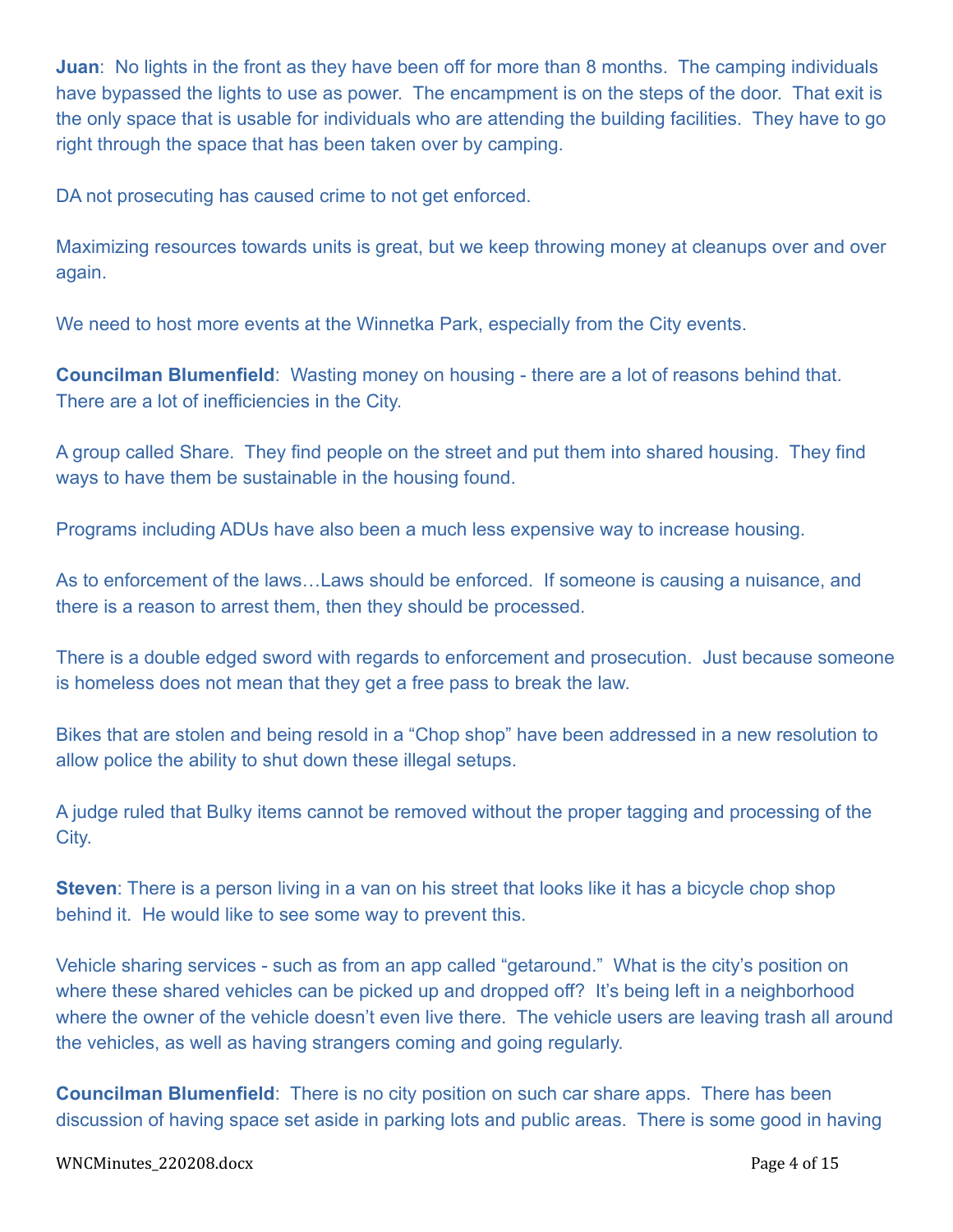shared vehicles, however, when it is being invasive on a private neighborhood then that does bring up additional issues. His office is happy to look into it further.

**Judith:** When you put up the signs, will you be putting up signs along the alley as well?

**Councilman Blumenfield**: When the city puts up the signs, they will be posting them around the area. However, the alley would not get signs as it is already prohibited to camp on a driveway. The enforcement would need to be coinciding along with 41.18. We need to get LAPD to enforce the street restrictions.

**Jonathan**: Follow up with the question about the lights at the park being out due to the electricity being used by the homeless.

**Councilman Blumenfield**: Copper wire thefts are rampant around the area, which is affecting lights being out from the wires being taken. These thefts are taking place all over the area. Solar lighting is being proposed to add on to the lights in a way that the poles are enclosed and can't be broken into. They have tried encasing it in concrete, but they were actually breaking the concrete to get to the wires. The lights along the river have had the same issue and have had to be replaced from this area. Lights being out adds to the danger of the area. It can also affect the Wifi, as wires for other services sometimes run along. Even welding the plates on has not been successful. His office will follow up specifically on the Winnetka park situation.

**Jonathan**: Cameras for the Park. We know that the speed of the city is quite slow, is there anything that we can do to speed anything along?

**Councilman Blumenfield**: Police want to have any cameras setup at the park to also be connected to their services. If there is a temporary solution that could be setup during the interim, it is something his office is willing to work towards. He is all for making our area and community safer.

It would be helpful to get a formal letter from the NC to support the camera endeavor.

**Officer Zamora:** Assigned to the Superbowl detail. With Penfield Alley there is at least one guy who comes daily to work on his bike and hangout. Can we get an alley sign that can alert the individuals who keep hanging out that it is not allowed? There is also a lot of tagging. She would like to have a mural put in, to try and prevent the tagging. They are exploring a contact to see about a mural **installation** 

There are a few unhoused who have mental issues and have an assortment of shopping carts along the alley and the sidewalk. They need to know if they can confiscate the shopping carts.

Today, there were no signs. They keep taking them down. Officers cannot cite someone when signs are not posted. They can enforce the no camping in the park. LAPD is down in numbers. During the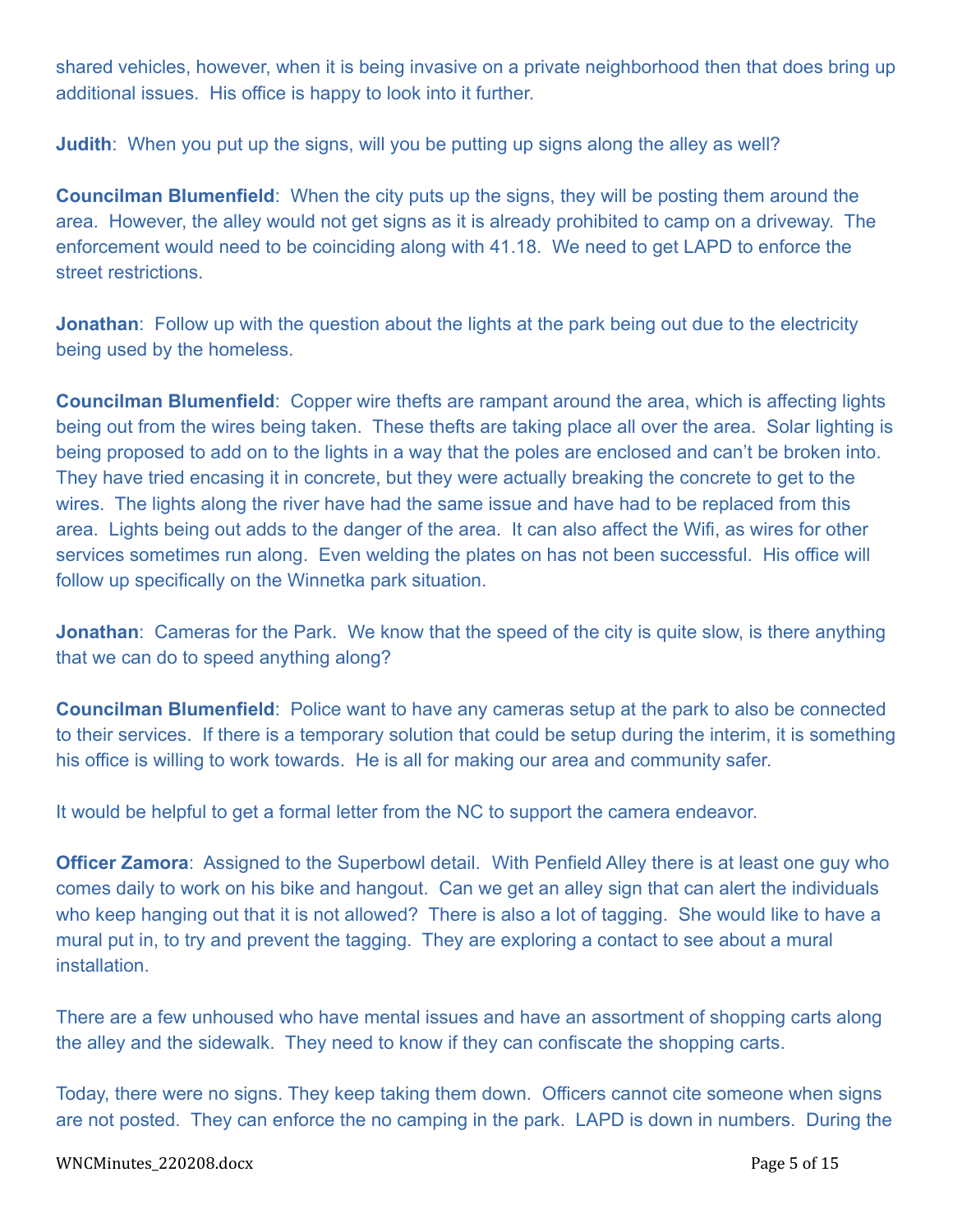day, citations can not be done because it is lawful to be at the park during the day. At night, citations can occur, but the staff is just not available to go out at night to perform these citations. Other criminal activities are being prioritized over the park citations.

She is doing the best that she can to try and make the best of the situation and working with the City services and offices. If signs are not visible when LAPD arrives to try and make citations, they are hampered.

**Alin Sahagian**: Our neighborhood prosecutor. The paper signs are legitimate and enforceable. However, the LAPD has their own policy regarding training for the signage.

**Officer Zamora:** Training for the signage is going to be happening after the Super Bowl. They have encountered individuals who have refused housing or gone to housing and returned to the streets.

**Councilman Blumenfield**: Regarding the mural, they have put together a "mural festival" with some vendors. They may have the resources to have the mural established.

**Juan**: Thank you to LAPD and Officer Zamora and for the discussion of the cameras.

**Alex**: Security question - How do we make the community safer?

**Councilman Blumenfield**: Neighborhood watches make a difference. Supporting the LAPD as a community is important. Getting to know your neighbors, fixing lighting, having positive activities, etc. A combination of a lot of different items to help people feel safe.

**Officer Zamora**: We need to adapt. She is for adding new groups to help with community issues. We also need to hold those who do wrong accountable. We need to have more participation in the community. We need to look out for each other. She can assist with formation of neighborhood watch groups.

**Alex**: Can we get more resources in this current climate?

**Councilman Blumenfield**: Last year the LAPD budget went up by 50 billion, this year is also expected to increase. The only cut that he has seen was during 2020 during the extreme budget crisis. Actually looking at the numbers, the budget continues to go up overall. As a City, we never have enough resources. This year we have federal funds that have boosted resources.

Alternative responders are a possibility to free up more of the LAPD's time. There are situations that the LAPD are asked to do that they are not best equipped to do. If we can increase these alternative responders, then LAPD would have the resources to address the crimes and security concerns that they are having trouble getting to do right now. We need to better utilize the LAPD officer's time by alleviating some of the current load to other services or fields.

WNCMinutes\_220208.docx Page 6 of 15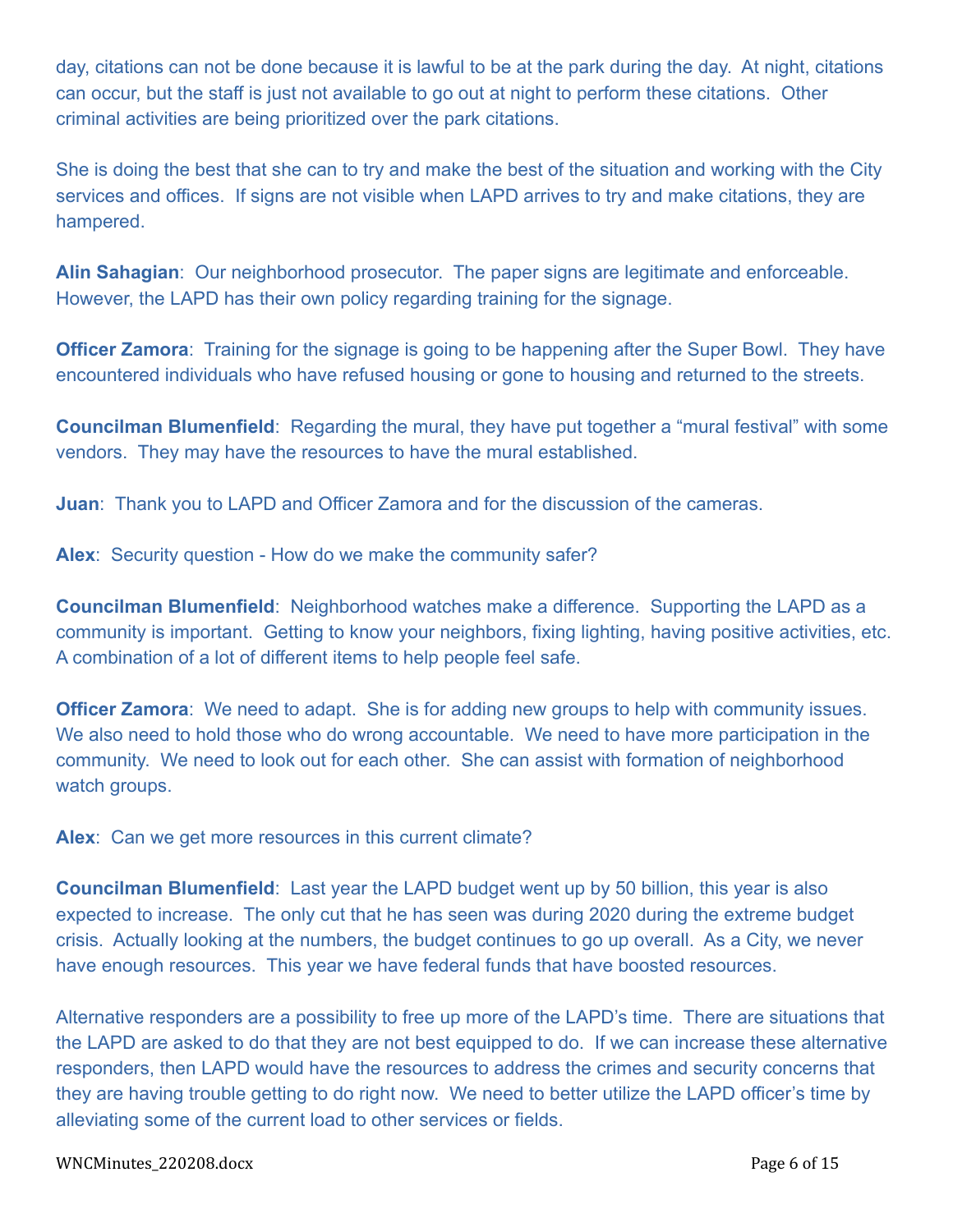**Officer Zamora**: There are new officers coming in from training programs. Large numbers of officers are retiring. The new recruits are going to take time to learn how to complete the job. Morale is currently low. Devonshire division is a great department of the LAPD. They want to work together with the community.

**Councilman Blumenfield**: Safety programs and emergency preparations are also necessary to inform the community.

**David**: Thank you for coming and for your partnership.

**Councilman Blumenfield**: Thank you and please reach out with anything.

**Blake from Sheila Keuhl's office**: LA River headwaters meeting is expected to be in March. The LA River plan is expected to be voted on in April. They are planning to develop a pavilion, plants, and more.

Regarding masking - the county is anticipating to lift mask mandates as cases lower. The Department of Public Health would like for there to be lower numbers before lifting mandates. Vaccinations are not a full preventative, but the vaccinated will be less ill than those without.

**Officer Zamora:** This past week she's had less crimes reported. Car crimes are still elevated.

**Alberto Vargas from Jesse Gabriel's office**: Homelessness is an issue that is prioritized. FAFSA workshop will be going on soon.

April 3rd is a day of service at Pierce College and other locations around the district. Beautification at a school, as well as putting together hygiene kits. 9am-1pm

Redistricting maps came out, and Winnetka will still be in this district.

**Mikkie Loi**: New proposed policy of pretextual stops. They are accepting public comments, which closes on 2/15. Stops.lapd.online

**Mario Hernandez**: One board member is still ineligible for funding voting. PLUM committee members need to complete the training. April 1st is the last date to submit Bylaw updates.

**Alin Sahagian, prosecutor**: She is available, along with Officer Zamora. They want to be available to the community to address concerns. She will be conducting training to the LAPD, once approved.

**Glenn Bailey**: With the PLUM listing, there may be some errors with Wilshire Center / Winnetka crossover. There is no column for the anti-bias training on the Monthly Update.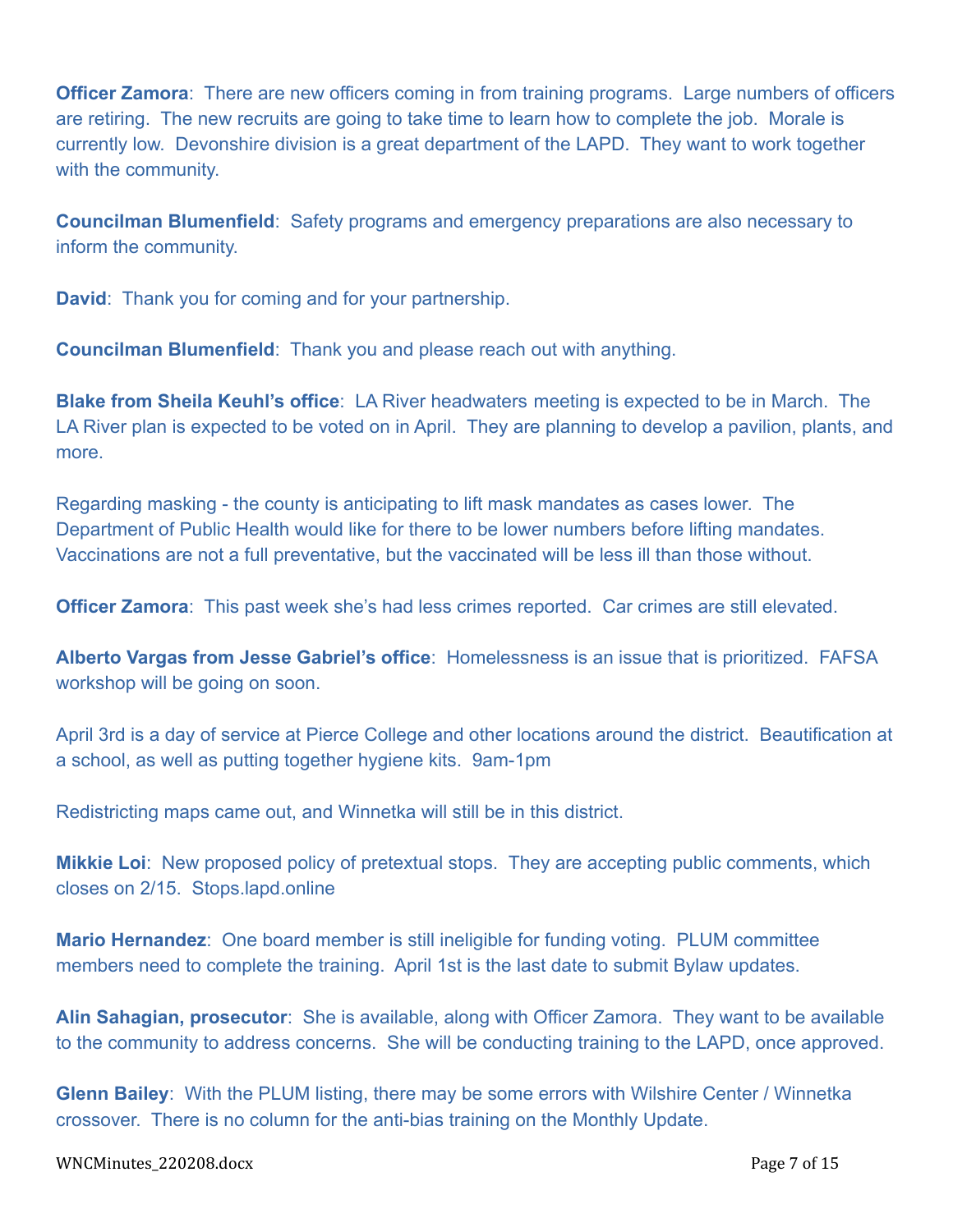**Juan:** Is it possible to get a restraining order on habitual resisters to camping enforcement?

**Alin**: If there are violations of the law, just being resistant to services does not give us a legal remedy. If a homeless individual is cited for a violation, then she can issue a "stay away" order. Violation of the "stay away" orders can trigger additional fines or penalties. Just rejecting services is not enough.

**Glenn Bailey**: Region 3, Southwest Valley does not have a budget advocate. I will be filling in until June. Town Hall meeting occurred and was recorded on [www.budgetadvocates.org](http://www.budgetadvocates.org)

All of the answers from the meeting will be posted on the website soon. Next Town Hall Sunday April 10 at 3pm. Ron Galparin is termed out, so the Controller will need to be replaced and that will be discussed at this meeting.

### June 18 Budget Day.

7) **PUBLIC COMMENT**: Comments from the public on any items not specifically listed on this agenda. Board Members should not address or discuss these comments other than to direct matters to the appropriate Winnetka NC committee or other agency. [3 min each]

**Caroline Menjivar**: Candidate for the new district. Has lived in Winnetka. Has worked as an EMT, and community service is important to her. You'll see her name on the June 7 ballot.

**Glenn Bailey**: Michael Moore will be attending the VANC meeting. They have been focused on the Super Bowl, so his attendance has been postponed to March 10 at 6:30.

- 8) **TREASURER'S REPORT**: (Ludwig/Uebersax) Discussion and possible action regarding the status of Winnetka NC finances, Funding portal, and any additional reports as needed.
	- A Discussion, review, and approval of Monthly Expense Report (MER) for January 2022
		- MOTION: "The Winnetka NC Board has reviewed the January 2022 Monthly Expenditure Report. The Board approves the report and authorizes the Treasurer to submit the report to the City Clerk." (Ludwig//Uebersax) (**WNC-2022-0208-8A)**

**Samantha**: presented the MER for January 2022.

Samantha motioned to approve, Jonathan seconded.

| Board Member          | Yes | <b>No</b> | Abstain | Ineligible | Recused | Absent |
|-----------------------|-----|-----------|---------|------------|---------|--------|
| Ajantha Sriramya      |     |           |         |            |         |        |
| <b>David Uebersax</b> |     |           |         |            |         |        |
| <b>Erick Lace</b>     |     |           |         |            |         |        |
| <b>Judith Giglio</b>  |     |           |         |            |         |        |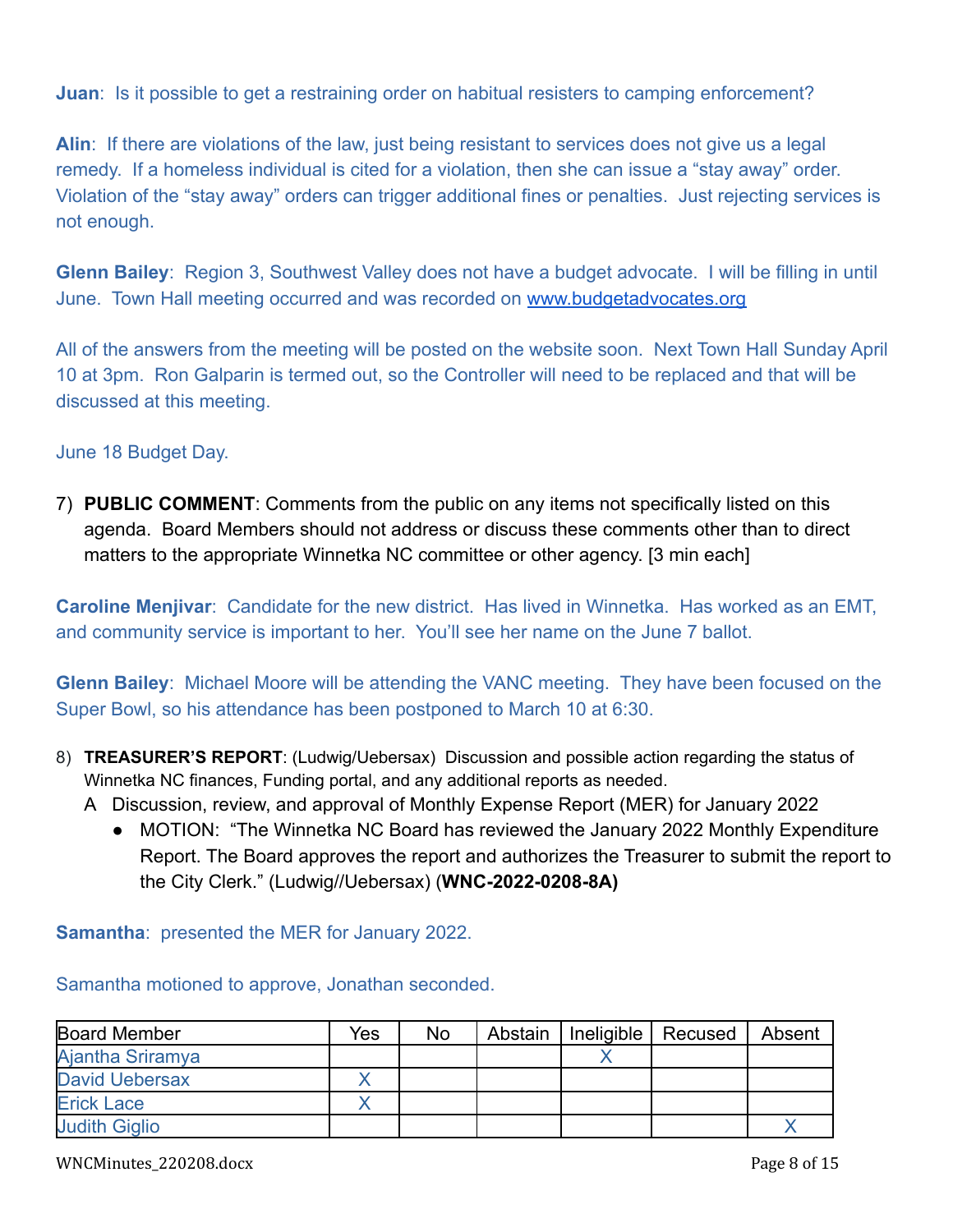| Samantha Ludwig          |   |  |  |  |
|--------------------------|---|--|--|--|
| <b>Jill Kline</b>        |   |  |  |  |
| <b>Marwa Mulk</b>        |   |  |  |  |
| <b>Alexander Tsao</b>    |   |  |  |  |
| <b>Jonathan Vickburg</b> |   |  |  |  |
| <b>Shania Accius</b>     | Χ |  |  |  |
| <b>Victor Lerma</b>      |   |  |  |  |
| <b>Mikhail Maniyan</b>   |   |  |  |  |
| <b>Elizabeth Chapman</b> |   |  |  |  |
| <b>Melissa Pressman</b>  |   |  |  |  |

**Approved**: (9 Yes, 0 No, 1 ineligible, 4 Absent)

# 9) **NON-CONSENT CALENDAR:**

A Discussion and action with regards to eligible stakeholders in attendance regarding the filling of the Board seat currently vacant planned for March. Also reviewing DONE roster updates, Monthly Profile report, especially regarding lapsed or unrecorded training, and status of current Board Members not showing as fulfilling attendance or Committee Membership obligations.

**David**: PLUM training is due. Please make sure to take the training and to see that your status is updated.

Opened the floor to any potential candidates to fill the current board vacancy.

- B Discussion and possible Action regarding to City Council Ordinance([Section 41.18 of the Los](https://clkrep.lacity.org/onlinedocs/2020/20-1376-S1_ord_187127_09-03-21.pdf) [Angeles Municipal Code](https://clkrep.lacity.org/onlinedocs/2020/20-1376-S1_ord_187127_09-03-21.pdf)) relating to use/maintenance of public right-of-way, particularly Part 2 determinations and signage ([CF 20-1376-S1\)](https://cityclerk.lacity.org/lacityclerkconnect/index.cfm?fa=ccfi.viewrecord&cfnumber=20-1376-S1) and various locations
	- Update on Winnetka Park and Penfield Alley.
	- Other areas identified by Stakeholders including Elkwood cul du sac.
- C Discussion, update, and possible action with regards to WNC Board and/or Committee coordination with community groups in support of efforts such as events, cleanups, and/or issues relating to encampments and unhoused:
	- Winnetka Recreation Center, Runnymede Park, Quimby Parks.
		- ◊ [spring-2022-gpla-volleyball-flyer.pdf](https://www.laparks.org/sites/default/files/reccenter/winnetka-recreation-center/pdf/spring-2022-gpla-volleyball-flyer.pdf) (laparks.org)
		- ◊ [spring-2022-gpla-softball-flyer.pdf](https://www.laparks.org/sites/default/files/reccenter/winnetka-recreation-center/pdf/spring-2022-gpla-softball-flyer.pdf) (laparks.org)
		- ◊ [spring-2022-baseball-and-softball-flyer.pdf](https://www.laparks.org/sites/default/files/reccenter/winnetka-recreation-center/pdf/spring-2022-baseball-and-softball-flyer.pdf) (laparks.org)
	- Alleys at Penfield Alley (North of Roscoe, east from Winnetka) and behind businesses on the Northwest corner of Mason and Roscoe.
	- Los Angeles River cleanups by LA River Walkers and Watchers [\(larww.org\)](http://larww.org/) and Volunteers Cleaning Communities (<https://volunteerscleaningcommunities.com>) on the last Saturday of each month (upcoming on February 26); Friends of the LA River (FOLAR); and others tbd.
	- Community Food Drive on Saturday, February 26.

**Shania**: Board opportunity to participate in the Community Food Drive at Christ Community Church.

# 10)**REGULAR COMMITTEE REPORTS & MOTIONS**: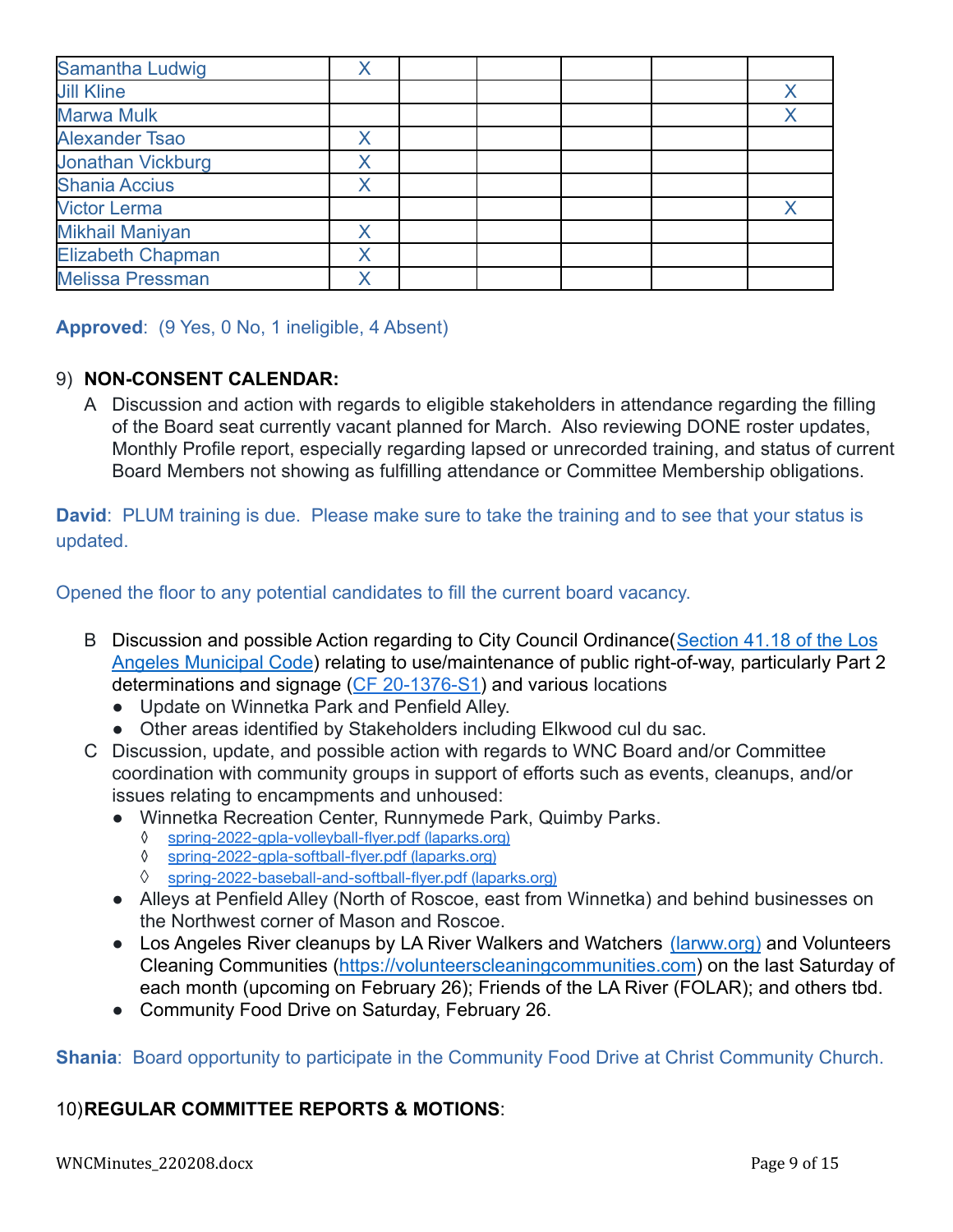- A Rules Elections & By-Laws Committee (REB) Report (Lace) [2 min]
	- **●** NOTICE: Meetings held as needed TBD
	- Report on Special Meetings held on January 19<sup>th</sup> and January 25<sup>th</sup>, 2022, and presentation of updated draft of the WNC Bylaws.
		- **◊** Discussion and possible action with regards to the Committee's wish to have the Board reach consensus as to whether any Term Limit for Board Membership be created. (Separate from extant language regarding Limits on consecutive Office terms).

**Erick**: We had 2 meetings to address bylaw issues. They came to consensus on everything except the term limits for board members. Our current bylaws do not have any term limits. Some of the committee members wanted to add in term limits.

**Alex:** Proposed to have term limits imposed only if there are more candidates than open spots.

**Elizabeth**: How is this enforced? How do you decide who is termed out when there are an odd number of new candidates?

**Glenn**: There are some NCs who have term limits, but they need to self enforce this.

**Melissa**: Would like to impose an 8 year term limit, so 2 terms.

**David**: Term limits would do better as a "term" rather than a specific year.

### **Melissa motion to add in term limits for 2 terms, Alex seconded.**

**Samantha:** If there are term limits, is there a distinction between appointed vs elected? If you serve less than a term, would that member be termed out sooner?

**Alex**: You could specify 2 elected terms?

**Samantha:** Could you then be appointed later if there are vacancies? What is the goal here?

**Erick**: We have had several years where there were not enough candidates and all candidates were appointed.

### **Erick motions to leave the term limits as is, Samantha seconded.**

| <b>Board Member</b>   | Yes | <b>No</b> | Abstain | Ineligible | Recused | Absent |
|-----------------------|-----|-----------|---------|------------|---------|--------|
| Ajantha Sriramya      |     |           |         |            |         |        |
| <b>David Uebersax</b> |     |           |         |            |         |        |
| <b>Erick Lace</b>     |     |           |         |            |         |        |
| <b>Judith Giglio</b>  |     |           |         |            |         |        |
| Samantha Ludwig       |     |           |         |            |         |        |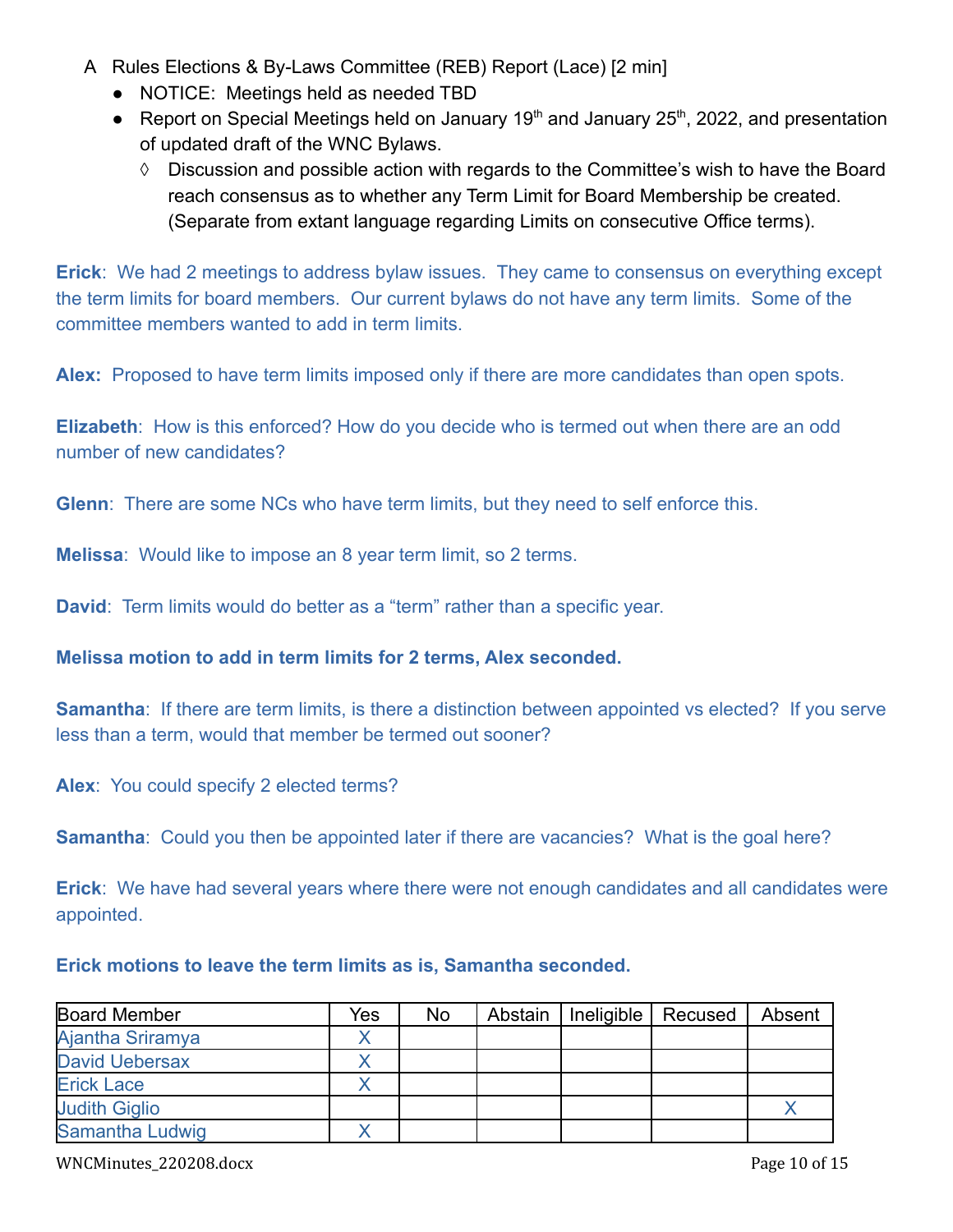| <b>Jill Kline</b>        |  |  |  |
|--------------------------|--|--|--|
| <b>Marwa Mulk</b>        |  |  |  |
| <b>Alexander Tsao</b>    |  |  |  |
| <b>Jonathan Vickburg</b> |  |  |  |
| <b>Shania Accius</b>     |  |  |  |
| <b>Victor Lerma</b>      |  |  |  |
| <b>Mikhail Maniyan</b>   |  |  |  |
| <b>Elizabeth Chapman</b> |  |  |  |
| <b>Melissa Pressman</b>  |  |  |  |

### **Approved**: (8 Yes, 1 No, 1 abstain, 4 Absent)

**◊** Discussion and possible action with regards to accepting all other recommended updates. (If there are any individual items which Board Members may want to address individually, they should be brought to the attention ahead of time, to be addressed similarly to that of items pulled out of a Consent Agenda motion.

Erick motions to approve the final draft of the bylaws, Alex seconded.

**Melissa**: The version that we got only showed the most minor changes as the accepted changes did not show up. What has actually changed?

**Jonathan**: Needs to do some more preparation for showing the changes. He will work on that this week and send it out to the board for review

Erick withdraws his motion until next month when it can be shown.

- B Public Works & Transportation Committee (PWT) Report Uebersax) [10 min]
	- NOTICE: Meetings are held at the WCC on the  $4<sup>th</sup>$  Monday of each month at 7:00 PM
		- ◊ General update on Committee plans and activity.
		- ◊ Presentation, discussion, and possible action regarding Public Works and Transportation motions requesting WNC Board to consent in drafting of correspondence Metro, Board Members including LA City Mayor or City Council Members, and/or Community Impact Statement with regards to the following topics reviewed in PWT:
			- (a) In opposition to one of the alternatives for the line to run from Sherman Oaks north on Sepulveda through Van Nuys. Concerns with Alternative 4, which would have elevated rail running down Sepulveda, include factors such as how such approaches can divide communities, noise concerns, and the fact that this would adversely impact poorer communities.

**David**: motions to create a CIS regarding Alternative 4, Seconded by Erick.

**Nicole Kuklock-Waldman**: Raised rail divides community, increases noise, is unsightly. At grade or

#### WNCMinutes\_220208.docx Page 11 of 15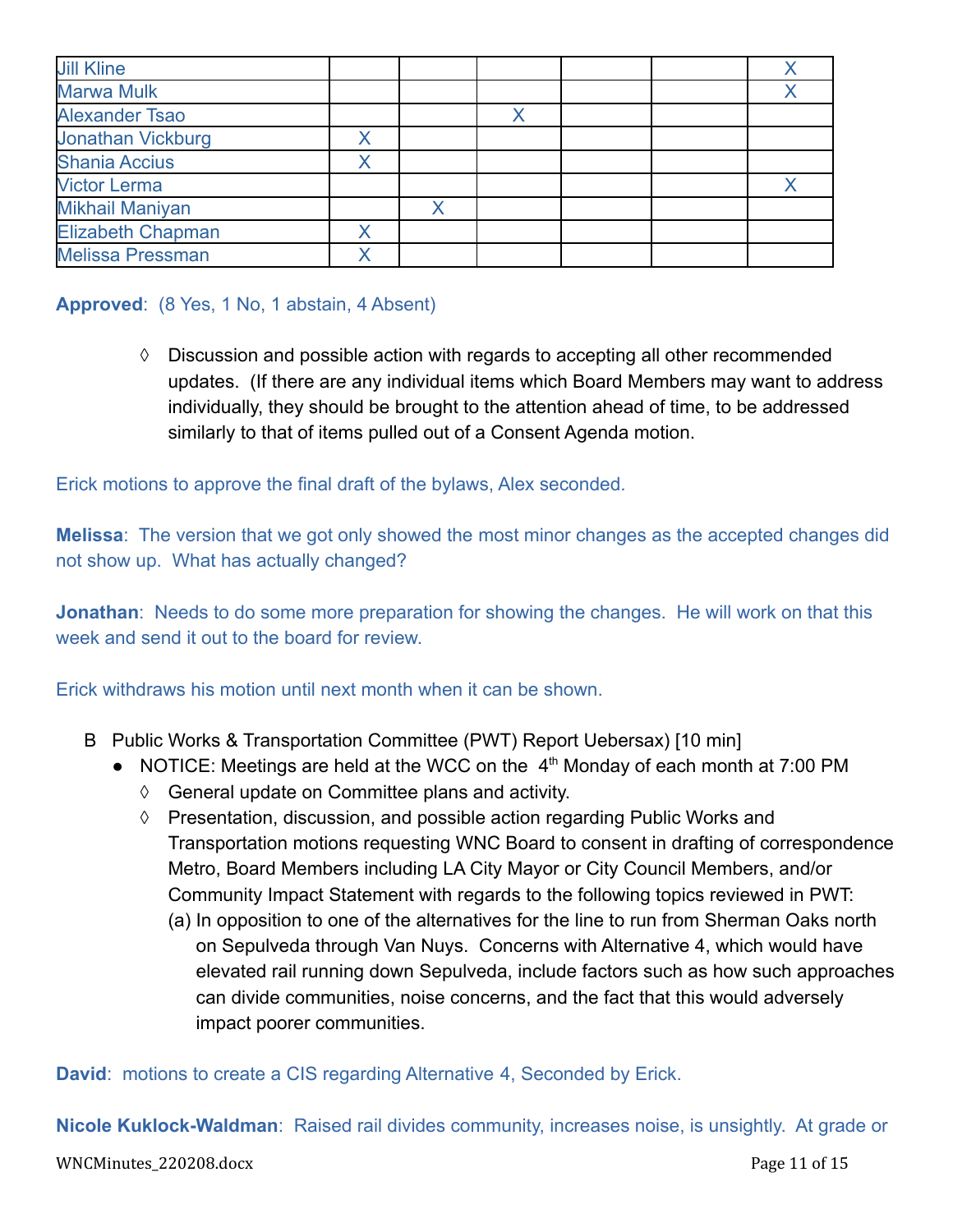below grade would be more appropriate and more respectful to the community. No to raised rail in SFV. She would support an underground option.

**Erick**: What are Alternative 1, 2 or 3 or others?

**David**: Are they analyzing all of them right now?

**Nicole**: Displayed the Alternatives on the screen. Most are underground or monorail. The only one that would negatively impact the valley is the #4.

**Shania:** Can you talk more about how it would be negatively impactful?

**Nicole**: Studies have shown that high grade railway will create a divisive line, whereas underground or at grade railways have many examples of negative impacts on communities.

**David**: This vote would allow us to issue a CIS to oppose the Alternative 4 above grade proposal.

| <b>Board Member</b>      | Yes | <b>No</b> | Abstain | Ineligible | Recused | Absent |
|--------------------------|-----|-----------|---------|------------|---------|--------|
| Ajantha Sriramya         |     |           | X       |            |         |        |
| <b>David Uebersax</b>    | X   |           |         |            |         |        |
| <b>Erick Lace</b>        | Χ   |           |         |            |         |        |
| <b>Judith Giglio</b>     |     |           |         |            |         | X      |
| Samantha Ludwig          | X   |           |         |            |         |        |
| <b>Jill Kline</b>        |     |           |         |            |         | X      |
| <b>Marwa Mulk</b>        |     |           |         |            |         | X      |
| <b>Alexander Tsao</b>    | X   |           |         |            |         |        |
| <b>Jonathan Vickburg</b> | Χ   |           |         |            |         |        |
| <b>Shania Accius</b>     | X   |           |         |            |         |        |
| <b>Victor Lerma</b>      |     |           |         |            |         | X      |
| <b>Mikhail Maniyan</b>   | Χ   |           |         |            |         |        |
| <b>Elizabeth Chapman</b> | X   |           |         |            |         |        |
| <b>Melissa Pressman</b>  | X   |           |         |            |         |        |

### **Approved**: (9 Yes, 0 No, 1 abstain, 4 Absent)

- (b) In opposition to the for plans for 405 Sepulveda Pass Express Lanes Project:
	- (i) Concerns include: Inadvertent lane confusion causing tickets; Benefitting affluent drivers, while disadvantaging those with lower income those underserved by mass transit; Leading to in implementation of Dynamic Pricing; Security and tracking of transponders; and the overall lack of the normal transparency in the outreach, discussion, and planning of projects by Metro.
	- (ii) <https://www.metro.net/projects/sepulvedacorridor/> a
	- (iii) <https://storymaps.arcgis.com/stories/88d93c10a2164de89349bbcd30bcf6b2>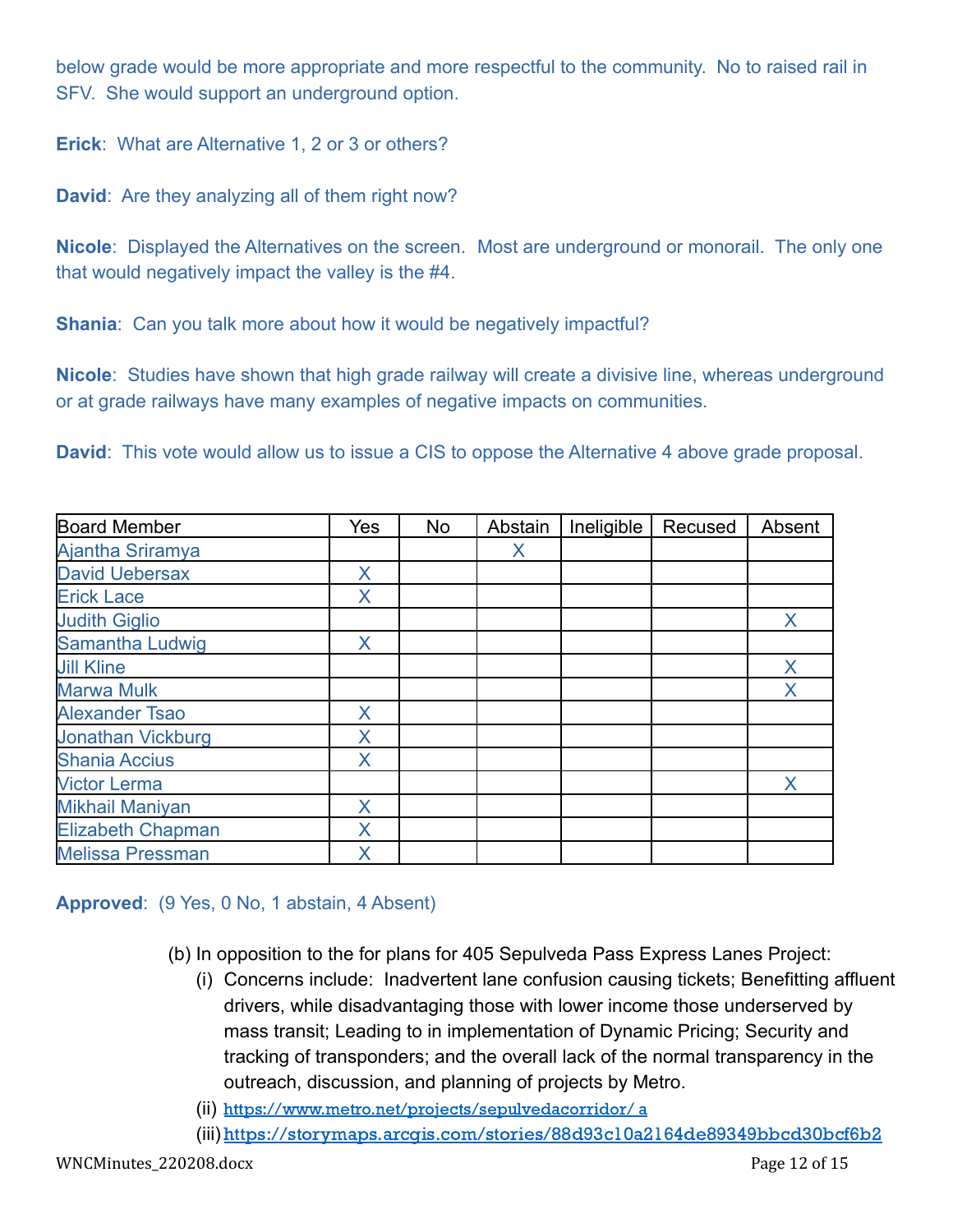**Nicole**: They may be trying to under analyze this project by doing things this way.

**David:** motions to create a CIS or corrospondance regarding opposition to Pass Express Lane, Seconded by Erick.

| <b>Board Member</b>      | Yes | No | Abstain | Ineligible | Recused | Absent |
|--------------------------|-----|----|---------|------------|---------|--------|
| Ajantha Sriramya         | X   |    |         |            |         |        |
| <b>David Uebersax</b>    | X   |    |         |            |         |        |
| <b>Erick Lace</b>        | X   |    |         |            |         |        |
| <b>Judith Giglio</b>     |     |    |         |            |         | X      |
| Samantha Ludwig          | X   |    |         |            |         |        |
| <b>Jill Kline</b>        |     |    |         |            |         | Χ      |
| <b>Marwa Mulk</b>        |     |    |         |            |         | X      |
| <b>Alexander Tsao</b>    |     |    | X       |            |         |        |
| <b>Jonathan Vickburg</b> | X   |    |         |            |         |        |
| <b>Shania Accius</b>     | X   |    |         |            |         |        |
| <b>Victor Lerma</b>      |     |    |         |            |         | X      |
| <b>Mikhail Maniyan</b>   | X   |    |         |            |         |        |
| <b>Elizabeth Chapman</b> | X   |    |         |            |         |        |
| <b>Melissa Pressman</b>  | X   |    |         |            |         |        |

### **Approved**: (9 Yes, 0 No, 1 abstain, 4 Absent)

- C Planning & Land Use Management Committee (PLUM) Report (Uebersax) [10 min]
	- NOTICE: Meetings are held as needed on the 3rd Tuesday of the month.
		- ◊ General update on Committee plans and activity.
		- ◊ Update training being implemented for those who serve on NC PLUM committees.
		- ◊ Planning for scheduling of meetings to discuss upcoming projects
		- ◊ Report on proposed upgrade of amenities at Winnetka Park.
- D Outreach & Social Media Committee (OSM) Report (Kline) [20 min]
	- NOTICE: Meetings are held as needed on the 1st Tuesday of each month at 7:00 PM
		- ◊ General update on Committee plans and activity.
		- ◊ Planning for alternatives for celebrating the Centennial of Winnetka in 2022.
		- ◊ Discussion and possible action on draft of the 2022 Spring Newsletter

**Samantha**: Jill has done the final version on her version of canva.

**David**: Outreach has had meetings on the newsletter.

- E Youth Advocacy Committee (YAC) Report (Lace) [5 min]
	- NOTICE: The YAC Committee Meeting as needed.
		- ◊ General update on Committee plans and activity.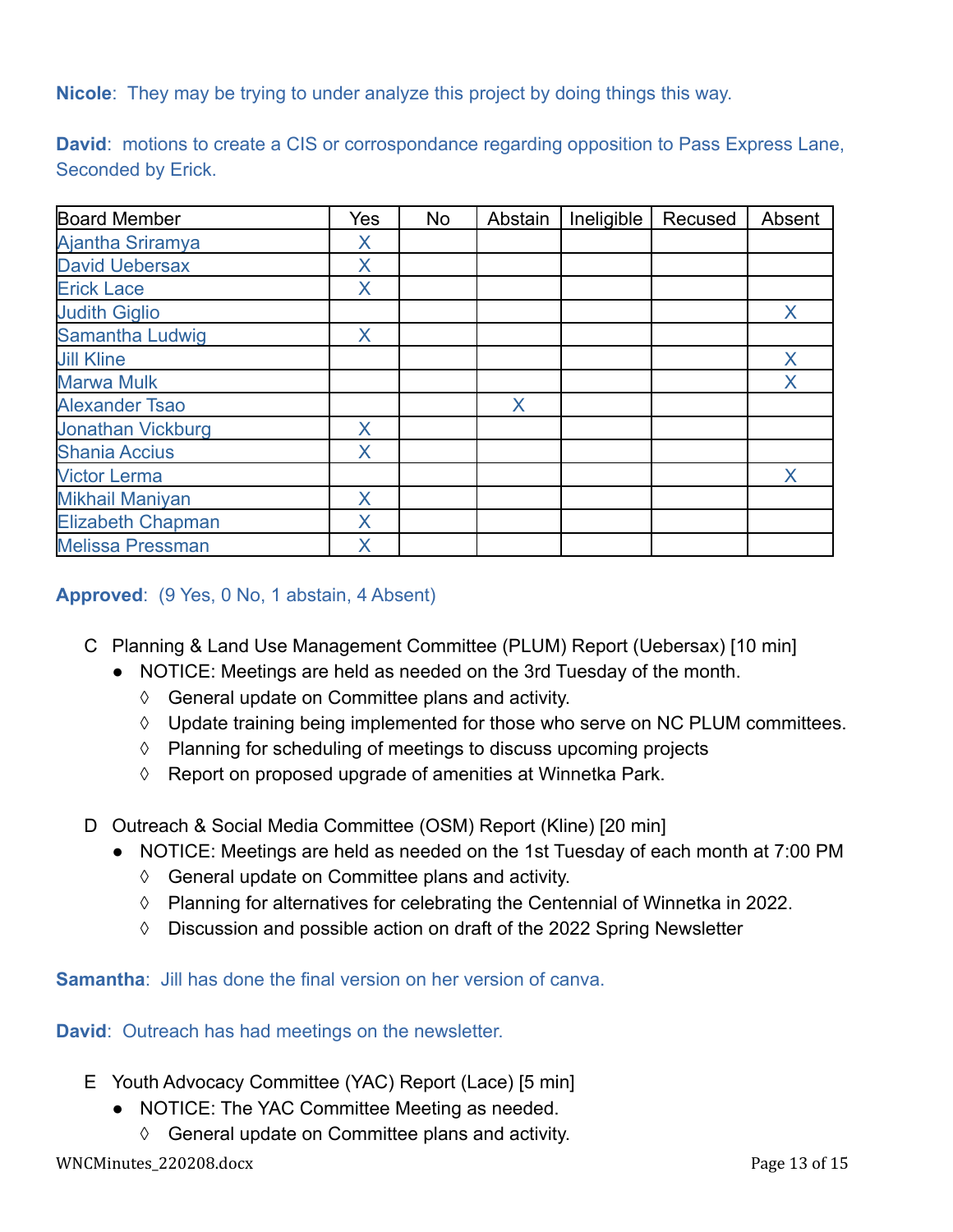- F Public Safety Committee (PSC) Report (Vickburg) [5 min]
	- NOTICE: Meetings as needed on the 4th Wednesday of the month
		- ◊ General update on Committee plans and activity
- G Budget & Finance Committee (B&F) Report (Ludwig) [2 min]
	- NOTICE: Meeting TBD

### 11)**REPORTS, APPOINTMENT AND CONFIRMATION OF LIAISONS:**

- A LA DWP Memorandum of Understanding Oversight Committee Report
- B LA Neighborhood Council Coalition (LANCC)
- C Los Angeles Budget Advocate
- D Community Impact Statement Signatories
- E Valley Alliance of Neighborhood Councils (VANC)
- F West Valley Neighborhood Alliance on Homelessness

### **Erick:** 2/22 Census, starting at Redeemer Lutheran Church, [www.theycountwillyou.org](http://www.theycountwillyou.org)

- G LA City Council District 3 Beautification Action Team Liaison
- H Sustainability Alliance
- I Emergency Preparedness
- J Data Liaison
- K Grievance Panel

# **12)GOOD OF THE ORDER [2 min]**

**Jonathan:** Just completed the changes & is sending them out right now.

**Melissa**: VANC Update. Karen Bass is a candidate for Mayor. They are trying to get a town hall for all of the Mayor candidates. Once that is announced she will include it.

**David**: LADWP had some discussion about equity and rates, renewable for 2025.

### **13)MEETING ADJOURNED**

# Meeting adjourned at 9:57

#### **THE AMERICAN WITH DISABILITIES ACT**

As a covered entity under Title II of the Americans with Disabilities Act, the City of Los Angeles does not discriminate on the basis of disability and, upon request, will provide reasonable accommodation to ensure equal access to its programs, services and activities. Sign language interpreters, assistive listening devices and other auxiliary aids and/or services may be provided upon request. To ensure availability of services, please make your request at least 3 business days (72 hours) prior to the meeting you wish to attend by contacting the Department of Neighborhood Empowerment by email: NCSupport@lacity.org or phone: (213) 978-1551 and/or either: